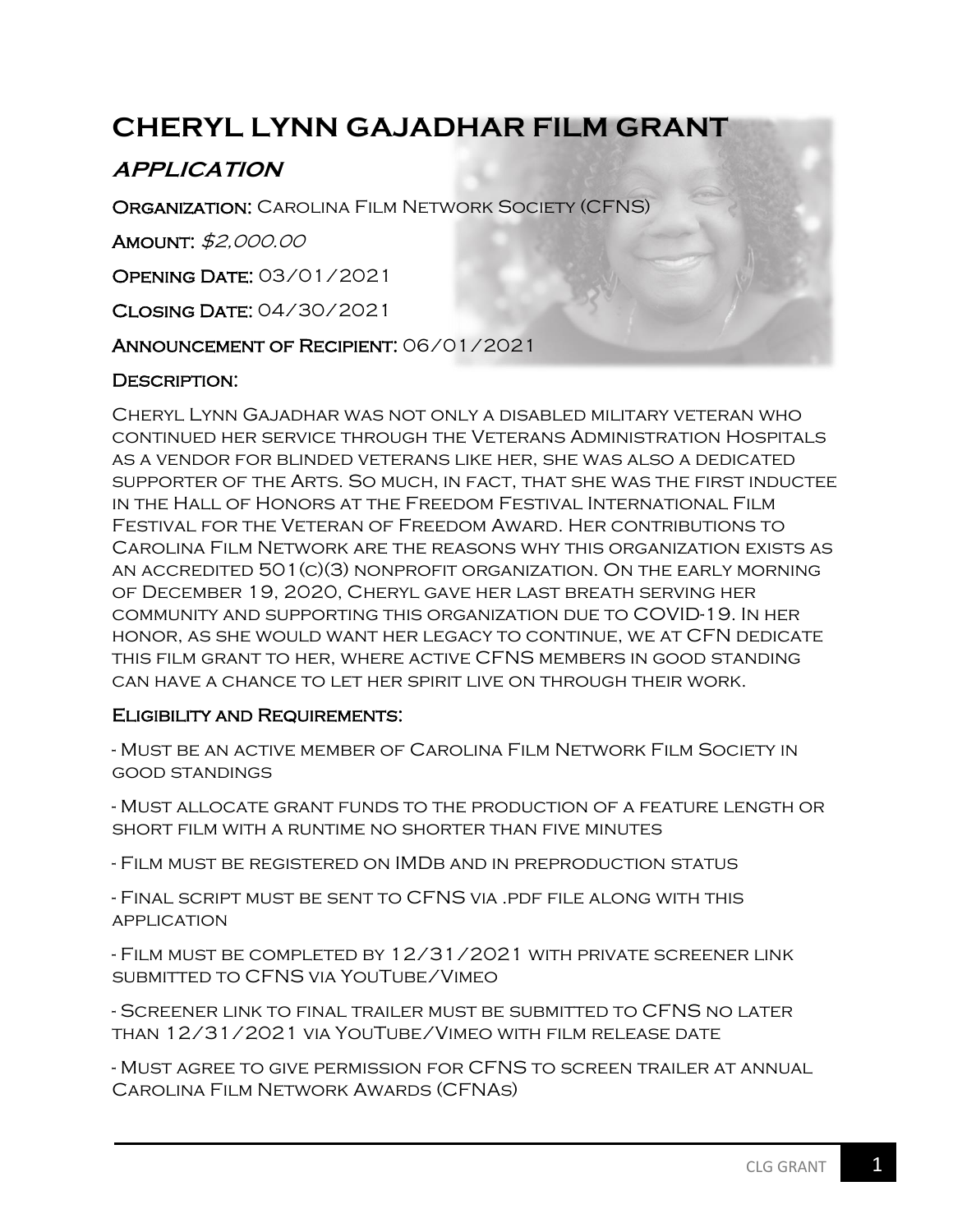- MUST AGREE TO BE INTERVIEWED BY CFNS FROM THE DATE OF ANNOUNCEMENT OF AWARD TO ONE YEAR FOLLOWING THE ANNUAL CFNAS SCREENING

- MUST COMPLETE APPLICATION FORM

| COMPANY NAME: University of the COMPANY NAME: |
|-----------------------------------------------|
|                                               |
|                                               |
|                                               |
|                                               |
|                                               |
|                                               |
| <b>FILM SYNOPSIS:</b>                         |
|                                               |

#### **ONSCREEN CREW LIST:**

| <b>NAME</b> | <b>POSITION</b> | <b>EMAIL</b> |
|-------------|-----------------|--------------|
|             |                 |              |
|             |                 |              |
|             |                 |              |
|             |                 |              |
|             |                 |              |
|             |                 |              |
|             |                 |              |

## **TOP BILLED CAST:**

| <b>NAME</b> | <b>CHARACTER</b> | <b>EMAIL</b> |
|-------------|------------------|--------------|
|             |                  |              |
|             |                  |              |
|             |                  |              |
|             |                  |              |
|             |                  |              |
|             |                  |              |
|             |                  |              |